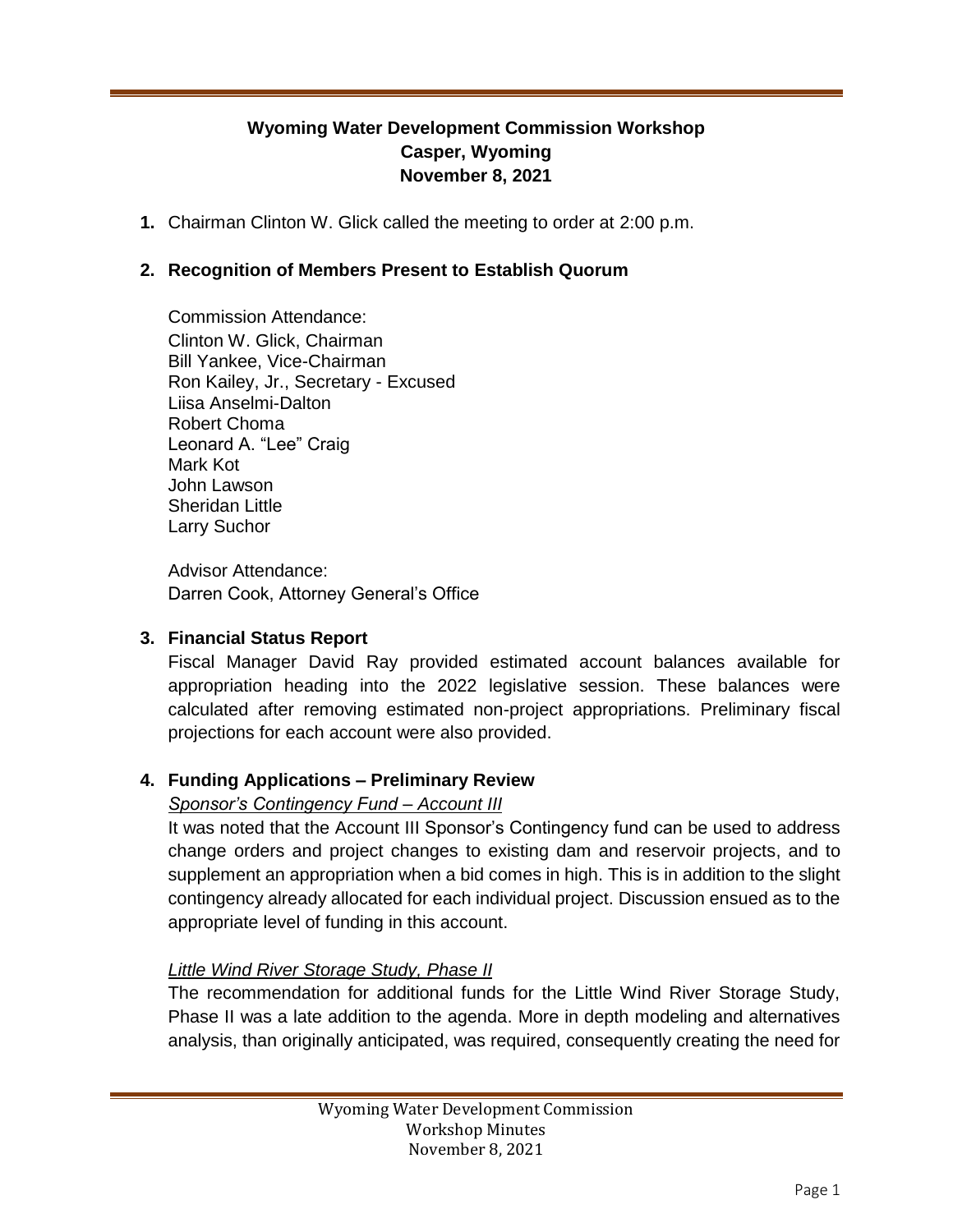additional budget to complete field work. Discussion ensued further describing the project and the reason for the recommendation.

## *Account Transfer*

A recommendation to transfer \$7 million from Account I to Account II to mitigate an Account II deficit was discussed. Without the transfer, the Water Development Commission would be unable to fund the following projects:

- Cottonwood Irrigation District Pipeline Replacement 2022
- Dry Creek Irrigation District Pipeline Replacement 2022
- Goshen ID 29.4 Pipeline Project Phase II 2022
- Lovell Moncur Lateral Phase II Rehabilitation
- Small Water Project Program Rehabilitation

Senator Larry Hicks suggested utilizing general funds as an alternative to the transfer. Also discussed was the possibility of funding some of the LaPrele and Leavitt projects in a similar manner. It was noted that the bid opening for the Leavitt project would be January 11, 2022.

## *Goshen ID Tunnel Rehabilitation 2022*

A recommendation to fund \$1,151,500 of design and pre-construction activities to rehabilitate Tunnels 1 and 2 for the Goshen Irrigation District was discussed. The recommendation calls for a67 percent grant and 33 percent loan. \$1,151,500 is Wyoming's 49 percent share of the \$2,350,000 total project cost. The remaining 51 percent of costs would need to be funded by the Gering-Fort Laramie Irrigation District. Considerable discussion ensued to include BRIC funding denial; legislative footnotes in proposed legislation relative to Nebraska participation; USBR transferred facility issues; loan amount splits; procurement processes, etc.

## *Interstate Irrigation & Reservoir Irrigation District Improvements Phase II* A recommendation to withdraw the application until 2022 was discussed.

## *Laramie Valley Diversion Structure 2020*

A recommendation to increase the existing budget of \$1,150,000 by \$700,000 to a total of \$1,850,000, available as a 67 percent grant and 33 percent loan was discussed. This is the anticipated cost of moving the diversion to a new location upstream rather than rehabilitating the existing diversion. This recommendation is based upon problems encountered during the design phase, and subsequent findings by the Natural Resources Conservation Service.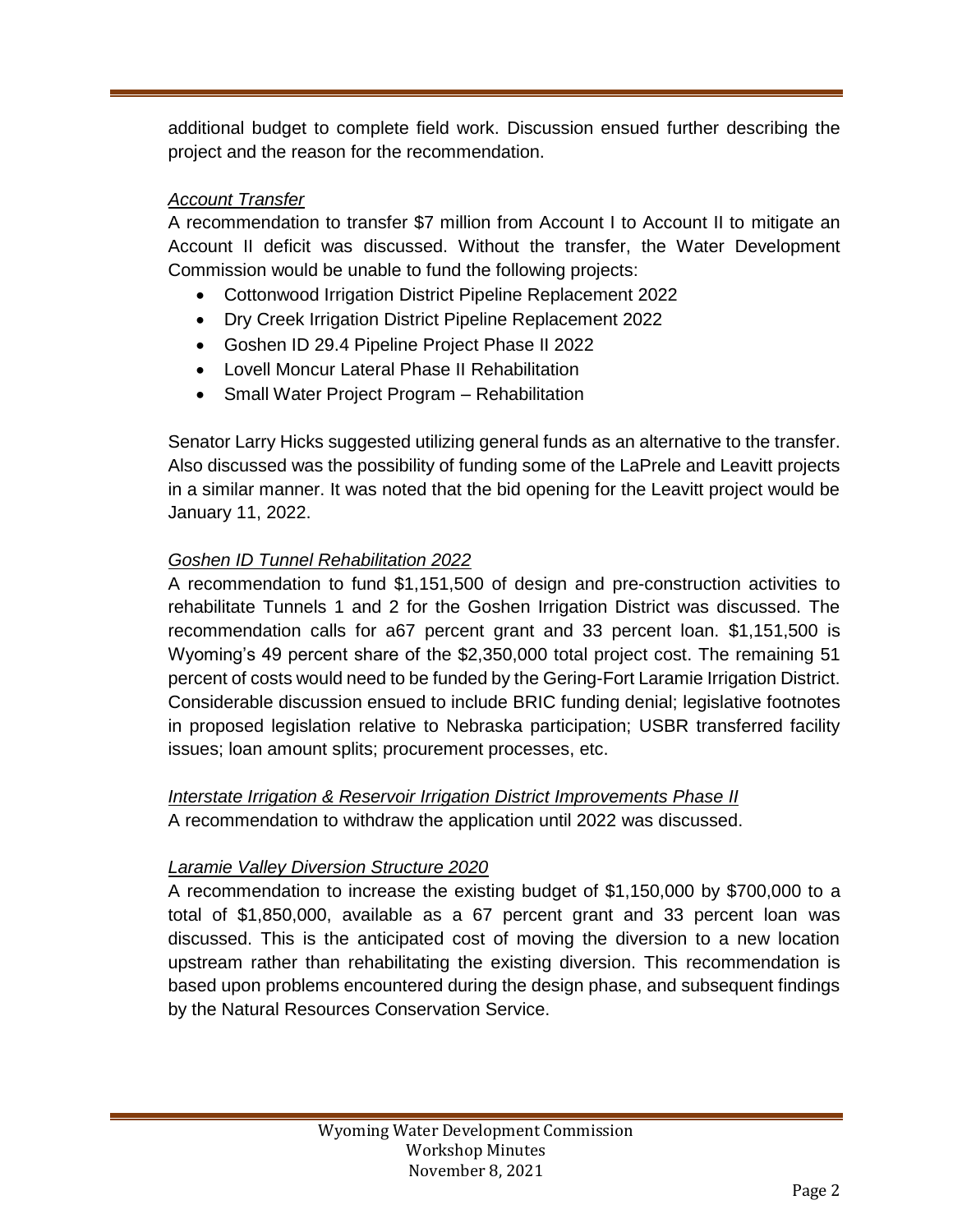# *Critical Aging Irrigation Infrastructure Assessment*

The Commission discussed a recommendation for an assessment of aging irrigation infrastructure around the state in order to develop an ongoing program that addresses aging irrigation infrastructure, develops prioritized projects, identifies funding needs and funding partnerships, encourages and helps entities to secure outside funding, and advances priority projects to Level III status.

The first phase of this project would entail a review of existing studies; evaluations; defining infrastructure criticality; development of comparison criteria; outreach to the owners of facilities; identification of assessment technology needs to evaluate facilities; development of a preliminary list of facilities to consider in future phases; providing a recommended scope and budget for the subsequent phases of work; and identifying potential funding partnerships. The second phase will execute what was defined in the first phase and is anticipated to begin an inventory, evaluation and documentation of critical infrastructure to include a prioritization of projects.

# *Cloud Seeding: Wind River and Sierra Madre Mountain Ranges 2023 (Groundbased)*

A recommendation to fund \$316,000 of ground-based cloud seeding operations in the Wind River and Sierra Madre Mountain Ranges for the 2022-2023 season was discussed. This would allow the State of Wyoming to continue ground-based cloud seeding operations over the Wind River Mountains, and expand the program to include the deployment of two ground-based generators along the western slope of the Sierra Madre Mountains.

The actual winter 2022-2023 operations budget for the program, with expansion, totals \$844,580. Funding is split 37/63 between Wyoming and other Colorado River Basin funding partners, respectively. \$316,000 reflects a 37 percent contribution from Wyoming for program operations and includes an additional \$5,000 for program oversight.

Program Manager Julie Gondzar explained how additional funds from other Wyoming entities are factored into the 37/63 funding agreement between Wyoming and Lower Basin funding partners. Discussion ensued and included the need for a hydrologic assessment and economic benefits accrued, an understanding of other states' operations, continued funding split questions, the possibility of aircraft deployment for this target area, and the need for a handout on the program for outreach purposes.

*Cloud Seeding: Operations Hydrological Assessment – Medicine Bow/Sierra Madres* A recommendation to appropriate \$300,000 to fund an assessment on the impacts and benefits of operational cloud seeding activities targeting Wyoming's Medicine Bow